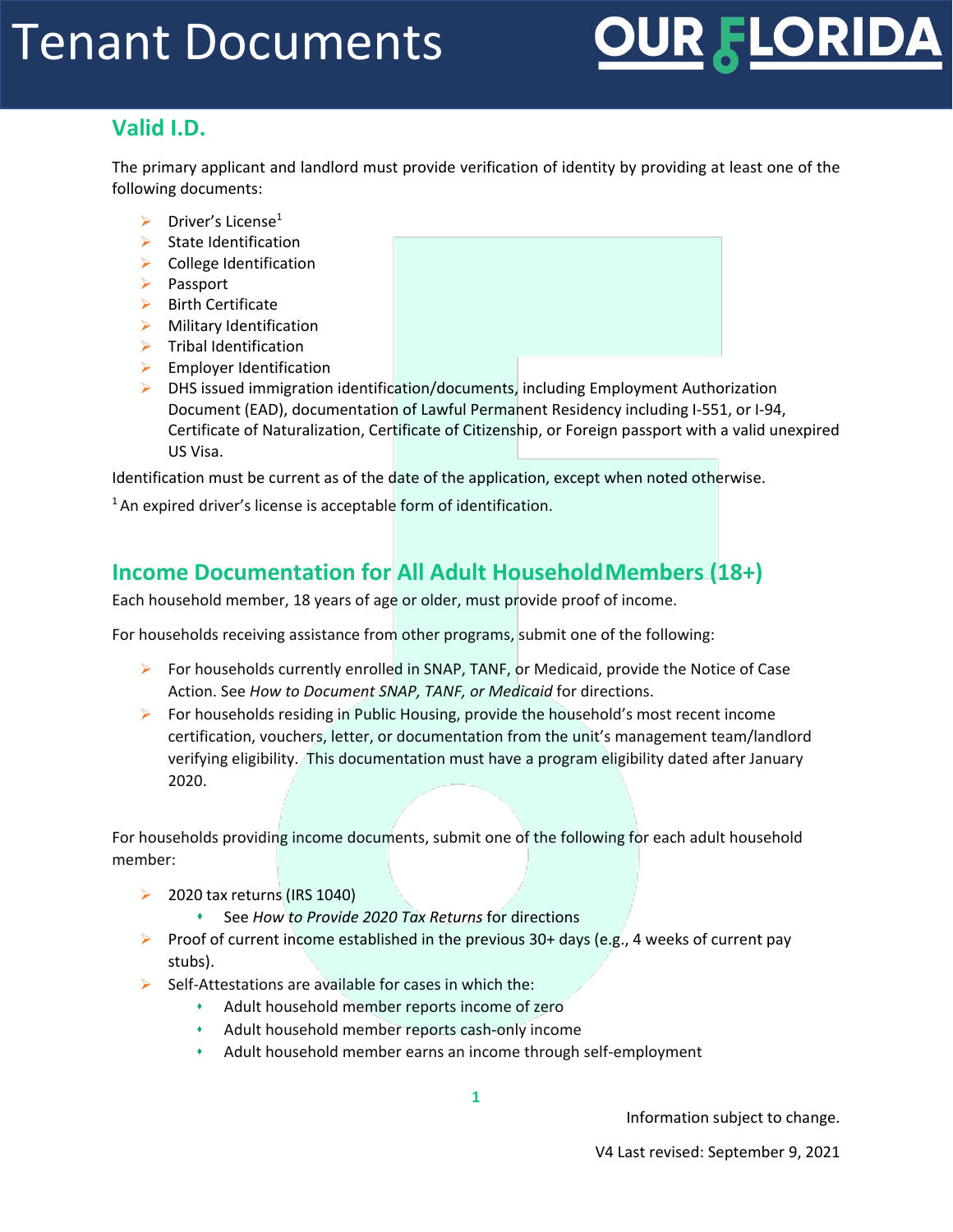

## **Economic Hardship Attestation related to the COVID-19 Public Health Emergency**

The primary applicant must respond "Yes" to at least one of the Financial Hardship Questions in the tenant application:

- Has anyone in your household qualified for any kind of unemployment benefits?<sup>1</sup>
- $\triangleright$  Did you or anyone in your household make less income as a result of the COVID-19 Public Health Emergency?<sup>2</sup>
- $\triangleright$  Has anyone in your household had a significant increase in expenses (costs) due to the COVD-19 Public health Emergency? <sup>3</sup>
- $\triangleright$  Has your household experienced any other financial hardship due to the COVID-19 Public Health Emergency? <sup>4</sup>

The descriptions below further explain the terms of each question. By answering "Yes" to the question, the primary applicant attests that the household meets the situation in the description.

<sup>1</sup>One or more members of the applicant's household qualified for unemployment benefits after March 13, 2020.

<sup>2</sup>A reduction in household income is defined relative to the Area Median Income (AMI) of the applicant household for this Program.

- For a household with an AMI of less than 50%, the applicant must attest to a reduction of income of more than \$60 per month.
- For a household with an AMI of more than 50% but less than 80% AMI, the applicant must attest to a reduction of income of more than \$100 per month.

<sup>3</sup>Costs related to the COVID-19 Public Health Emergency include expenses reasonably related to changing circumstances caused by a member of the household requiring treatment for COVID-19, reasonable actions taken to prevent infection, the costs of relocation due to changed financial or health circumstances, purchases to support remote work or school, childcare needs due to school closure, cost of alternative transportation, increased utility costs due to increased time at home, as well as penalties and fees for late rent or utilities.

- For a household with an AMI of less than 50%, the attested total cost incurred must be greater than or equal to \$400.
- For a household with an AMI of more than 50% but less than 80% AMI, the attested total cost incurred must be greater than or equal to \$800.

<sup>4</sup>Household with verified income at less than 30% AMI automatically qualify as having experienced financial hardship. This criterion does not apply to households that rely on income attestations. Households that received a Notice of Eviction from a prior or current rental address, dated on or after March 13, 2020 also qualify under this criterion.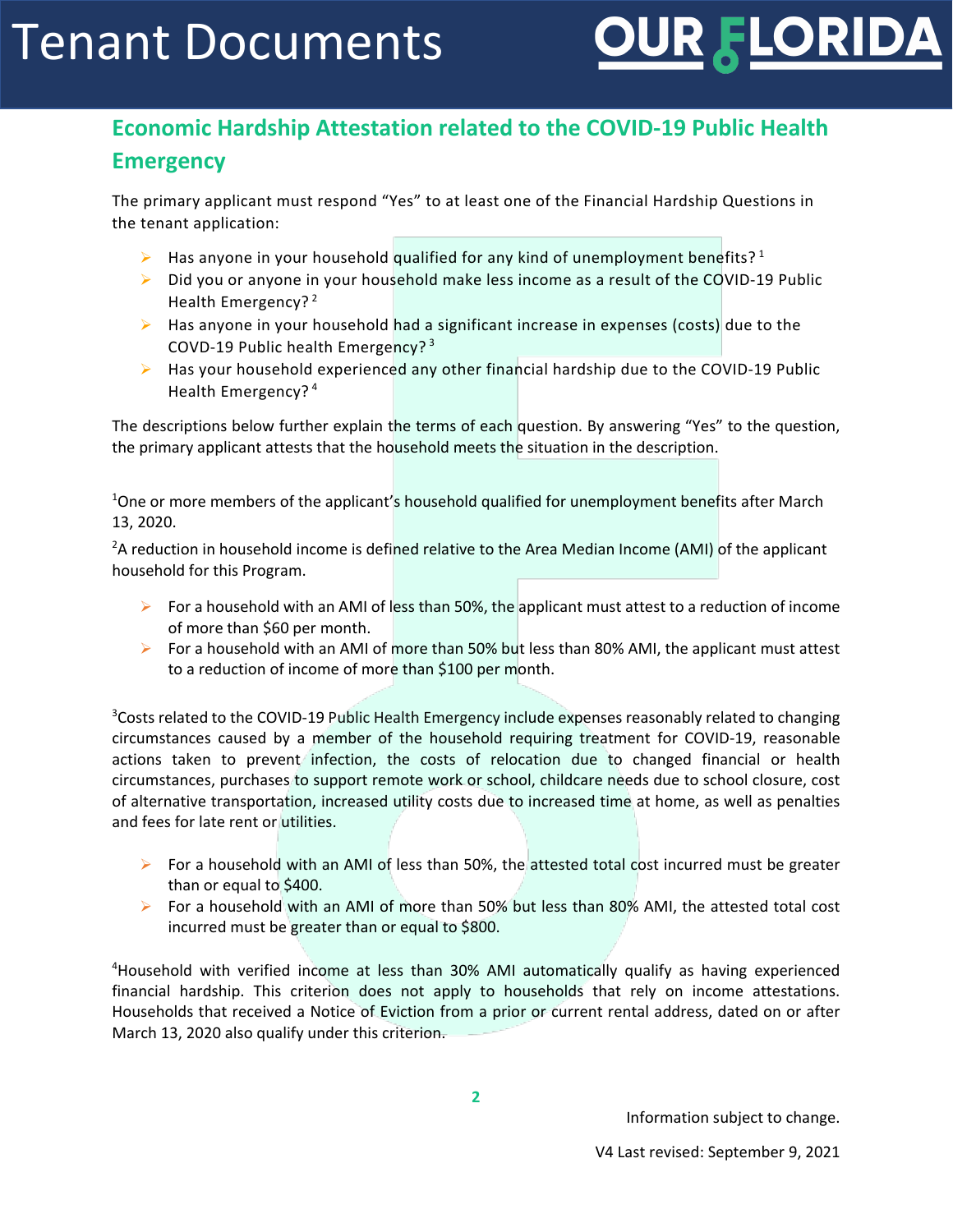# FLORIDA

## **Risk of Homelessness and/ or Housing Instability**

Submit one of the items from the following list.

**Note:** If your verified household income is less than 30% of the AMI and/or your household costs exceed 50% of your household income, you may not need to provide additional documentation. If you are unsure, we suggest providing one of the documents below to prevent delay to processing your application.

- $\triangleright$  Past due utility notice
- $\triangleright$  Past due rent notice
- $\triangleright$  Documentation of temporary residence in a hotel or motel
- $\triangleright$  Rental agreements that demonstrate one or more household members have moved at least twice within the sixty (60) days preceding the application
- $\triangleright$  Utility bills or screenshots that demonstrate one or more household members have moved at least twice within the sixty (60) days preceding the application
- $\triangleright$  Mail from a government agency received at least two different addresses dated or postmarked within the sixty (60) days preceding the application
- $\triangleright$  Notice to vacate from prior address dated on or after March 13, 2020
- Notice of Eviction from prior address dated on or after March 13, 2020
- $\triangleright$  Written notice to vacate the dwelling for failure to pay rent on or after March 13, 2020
- Eviction notice dated on or after March 13, 2020
- $\triangleright$  Notice of termination of tenancy dated on or after March 13, 2020
- **Documentation of current code enforcement violation relating to health or safety from local** government
- $\triangleright$  Condemnation order from local government
- $\triangleright$  Failed inspection report from local government-
- Current Order of Protection for domestic violence or repeat violence

#### **Proof of Tenancy**

Fees included in the lease, whether separately identified or included in an overall rent payment, such as garbage fees, are eligible for assistance.

Submit a copy of your lease. The rental lease must meet all of the following conditions:

- Current and inclusive of the date of application **OR** expired in or after September 2020; and
- $\triangleright$  Signed by the applicant and by the landlord or sublessor; and
- $\triangleright$  Identifies the specific unit where the applicant resides; and
- $\blacktriangleright$  Identifies rental payment amount.

Renters who do not have a lease that meets the above conditions must provide an expired lease, which expired prior to September 2020, and at least one of the following:

- P Receipts for rent payments<sup>1</sup>; or
- $\triangleright$  Current utility payments for the property in the name of the renter; or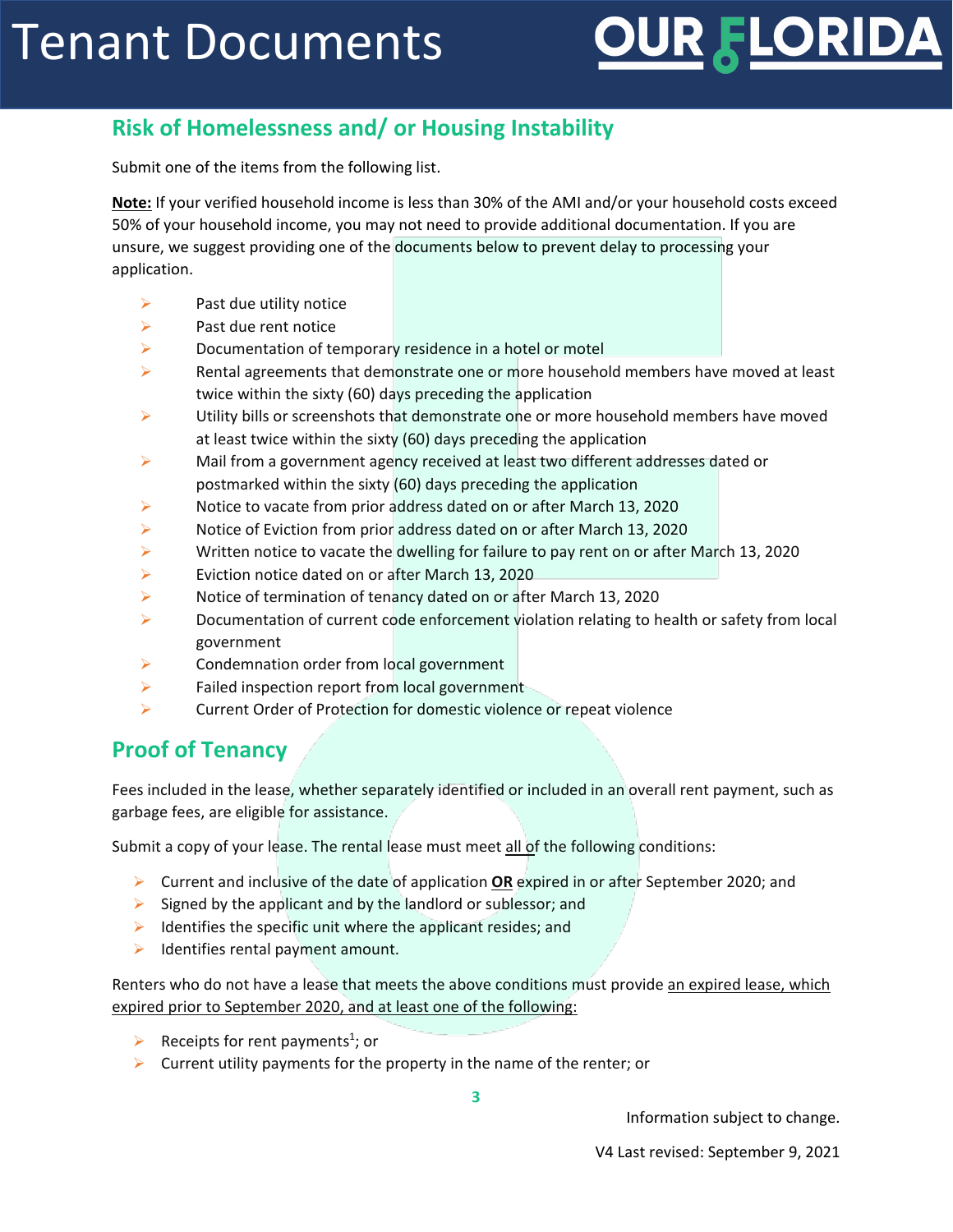# FLORIDA

- $\triangleright$  Cancelled check stubs showing purpose and landlord; or
- $\triangleright$  Bank records that demonstrate continuing rent payments; or
- Attestation by the landlord of an agreement to rent and payments made accompanied by evidence of payments by the renter; or
- $\triangleright$  Voter registration card if the name and address matches the application; or
- $\triangleright$  Driver's license if the name and address matches the application<sup>2</sup>; or
- $\triangleright$  Merchant statement that clearly indicates the name and address; or
- $\triangleright$  Employer's statement that clearly indicates the name and address.

1 Cash receipts are not acceptable in conjunction with an expired lease.

<sup>2</sup>Driver's license may be expired as long as the name on the license matches the name of the household member and the address on the driver's license matches the rental address in the application.

If no lease or attestation by the landlord is available, the renter must demonstrate a minimum pattern of three (3) months of rent payments, such as cancelled checks or bank statements that identify the landlord and purpose of payments.

### **Proof of Rental Arrears**

Submit one of the items from the following list:

- $\triangleright$  Notice of late rent
- $\triangleright$  Notice of eviction
- $\triangleright$  Eviction court filing information
- $\triangleright$  Signed attestation by the landlord\*.

#### **\*Signed Attestation of Rental Arrears**

If an applicant submits a signed attestation of the rental amount, the applicant is eligible for up to a monthly maximum of 100% of the greater of the Fair Market Rent or the Small Area Fair Market Rent for the area in which the applicant resides, as most recently determined by HUD and made available at *<https://www.huduser.gov/portal/datasets/fmr.html>***.** The landlord attests to the rental arrears owed by the tenant.

If the landlord is not available or non-responsive, the tenant can attest to the rental arrears. The eligibility specialist will compare the amount provided by the tenant to the greater of the Fair Market Rent or Small Area Fair Market Rent. The amount deemed eligible will not exceed the greater of the Fair Market Rent or the Small Area Fair Market Rent. The tenant must attest that the household has not received, and does not anticipate receiving, another source of public or private subsidy or assistance for the rental costs that are subject to the attestation.

Per federal requirements, assistance based on the attestation of rental arrears may only be provided for three months at a time.